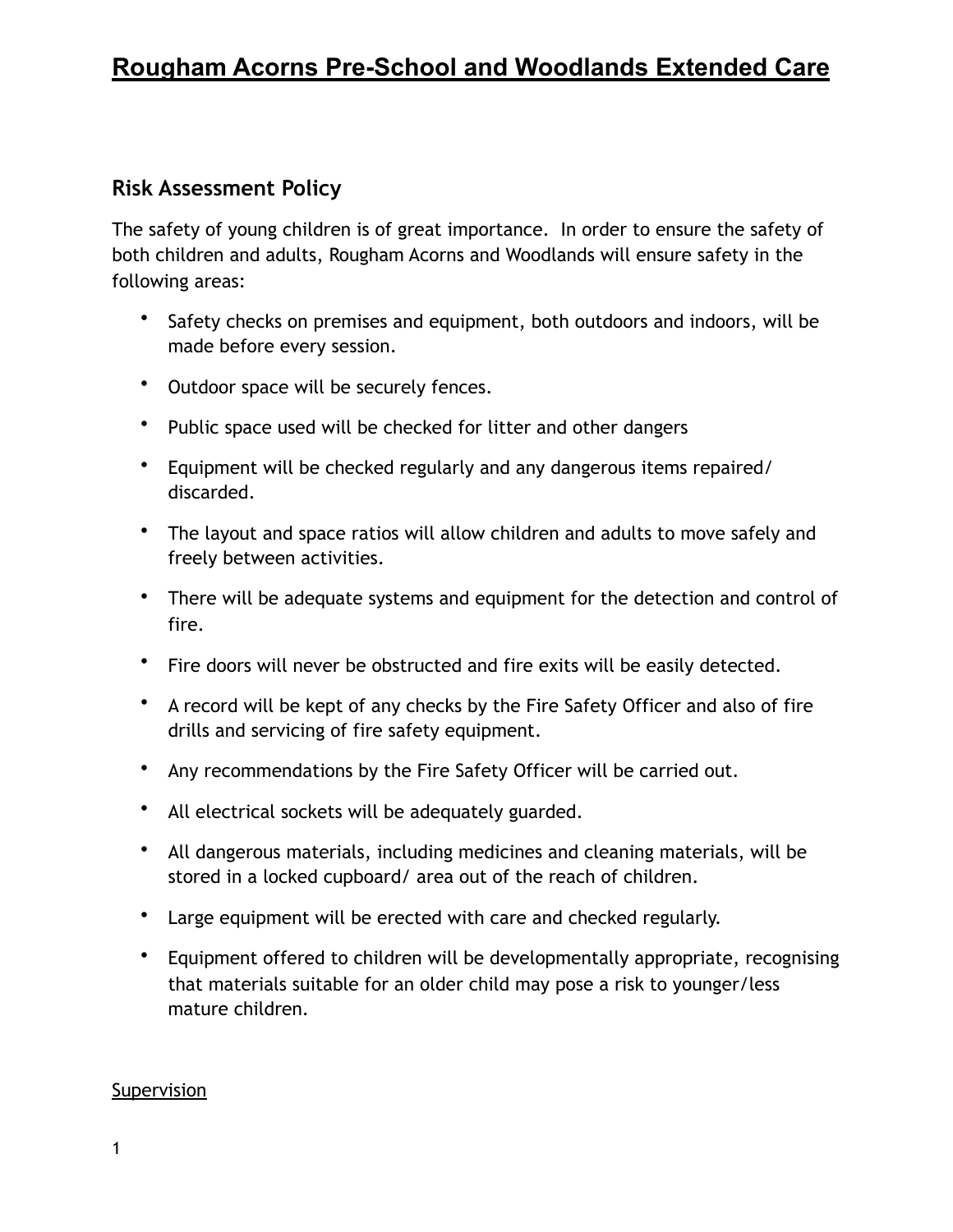- All children will be supervised by adults at all times and will always be within sight of an adult.
- Children will leave the group only with authorised adults.
- Children will not have unsupervised access to kitchens, coolers or any cupboards, storing hazardous materials including matches.
- On outings, the adult:child ratio will be at least 1 to 2.
- If a small group goes out, there will be sufficient adults to maintain appropriate ratios for staff and children remaining on the premises.
- Whenever children are on the premises at least 2 adults will be present.
- All adults in the group, both staff and visitors, will be aware of and respect the group's safety policies.
- Adults in the group will have access to advice on safe lifting.
- If staff need to reach up for stored equipment, they will be provided with something safe to stand on. Heavy materials will not be stored above head height.
- If adults need to gain access to the overhead storage cupboards, they must ask a member of the committee to do this for them, as insurance does not cover this area.

#### **Management**

- A book will be available at each session for the reporting of any accident/ incidents.
- Regular safety monitoring will include checking of the accident record as a basis for risk assessment.
- All adults, including parents and other carers, will be aware of the system in operation for children's arrivals and departures and an adult will be at the door during these periods.
- Adults will not walk about with hot drinks or place hot drinks within reach of children.